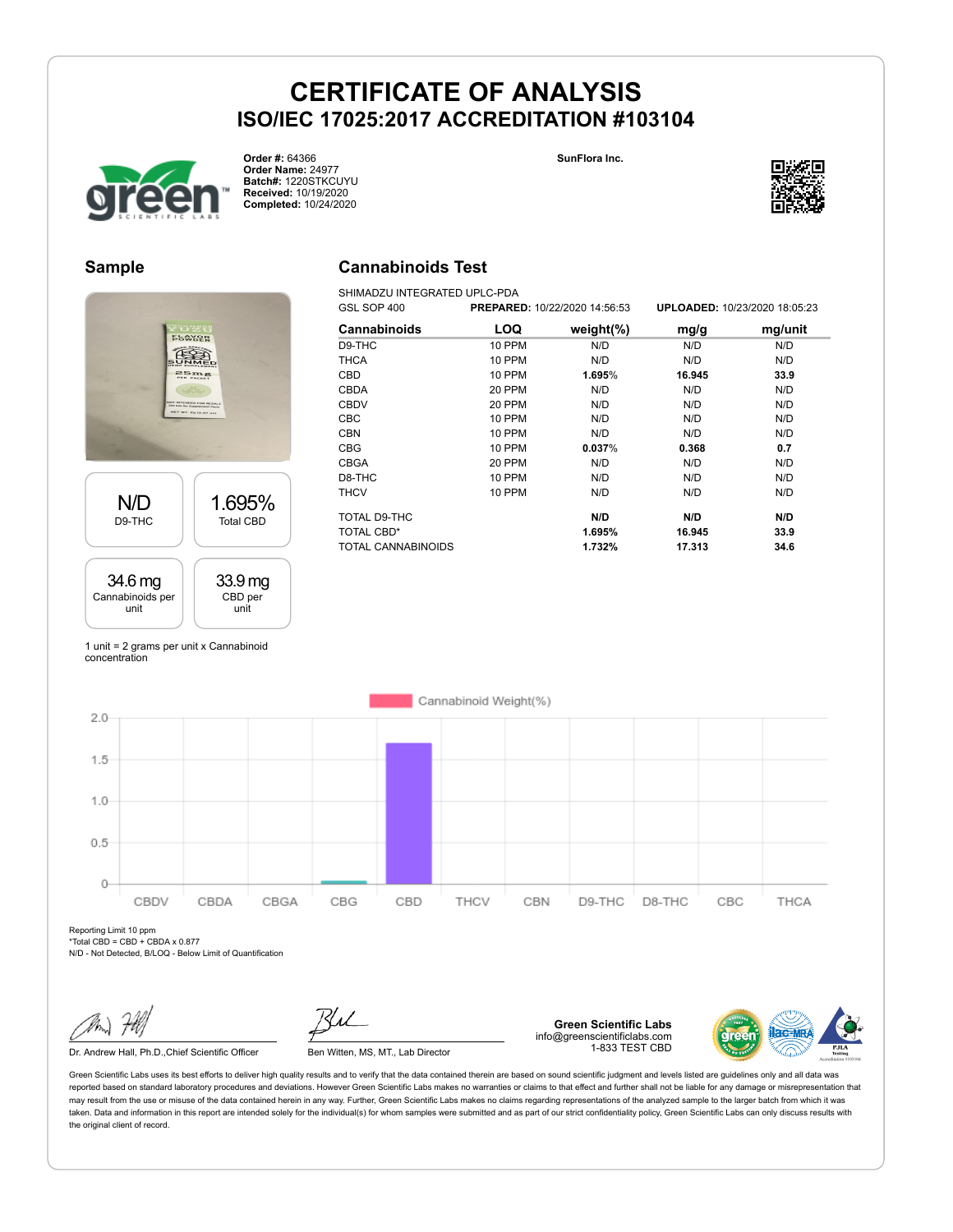**Order #:** 64366 **Order Name:** 24977 **Batch#:** 1220STKCUYU **Received:** 10/19/2020 **Completed:** 10/24/2020

**SunFlora Inc.**



## **PESTICIDE ANALYSIS:**

GSL SOP 401 **PREPARED:** 10/19/2020 21:42:32 **UPLOADED:** 10/20/2020 13:29:30

GCMS-MS - Shimadzu GCMS-TQ8040

| Pesticide           | <b>Action Level</b><br>(ppm) | Results<br>(ppm) | LOQ<br>(ppm) | LOD<br>(ppm) |
|---------------------|------------------------------|------------------|--------------|--------------|
| CAPTAN              | 0.700                        | N/D              | 0.003        | 0.001        |
| CHLORDANE           | 0.100                        | N/D              | 0.003        | 0.001        |
| <b>CHLORFENAPYR</b> | 0.100                        | N/D              | 0.003        | 0.001        |
| <b>COUMAPHOS</b>    | 0.100                        | N/D              | 0.003        | 0.001        |

| Pesticide               | <b>Action Level Results LOQ LOD</b><br>(ppm) | (ppm) (ppm) (ppm) |       |       |
|-------------------------|----------------------------------------------|-------------------|-------|-------|
| CYFLUTHRIN              | 2.000                                        | N/D               | 0.003 | 0.001 |
| <b>CYPERMETHRIN</b>     | 1.000                                        | N/D               | 0.003 | 0.001 |
| PARATHION-METHYL        | 0.100                                        | N/D               | 0.003 | 0.001 |
| PENTACHLORONITROBENZENE | 0.100                                        | N/D               | 0.003 | 0.001 |

|  | LCMS-MS - Shimadzu LCMS-8060 |
|--|------------------------------|

| <b>Pesticide</b>     | <b>Action Level</b> | <b>Results</b> | LOQ   | LOD   |
|----------------------|---------------------|----------------|-------|-------|
|                      | (ppm)               | (ppm)          | (ppm) | (ppm) |
| <b>ABAMECTIN B1A</b> | 0.100               | N/D            | 0.005 | 0.001 |
| <b>ACEPHATE</b>      | 0.100               | N/D            | 0.001 | 0.001 |
| <b>ACEQUINOCYL</b>   | 0.100               | N/D            | 0.001 | 0.001 |
| <b>ACETAMIPRID</b>   | 0.100               | N/D            | 0.005 | 0.001 |
| <b>ALDICARB</b>      | 0.100               | N/D            | 0.005 | 0.001 |
| <b>AZOXYSTROBIN</b>  | 0.100               | N/D            | 0.001 | 0.001 |
| <b>BIFENAZATE</b>    | 0.100               | N/D            | 0.005 | 0.001 |
| <b>BIFENTHRIN</b>    | 3.000               | N/D            | 0.005 | 0.001 |
| <b>BOSCALID</b>      | 0.100               | N/D            | 0.005 | 0.001 |
| CARBARYL             | 0.500               | N/D            | 0.003 | 0.001 |
| <b>CARBOFURAN</b>    | 0.100               | N/D            | 0.001 | 0.001 |
| CHLORANTRANILIPROLE  | 10.000              | N/D            | 0.005 | 0.005 |
| <b>CHLORPYRIFOS</b>  | 0.100               | N/D            | 0.001 | 0.001 |
| <b>CLOFENTEZINE</b>  | 0.100               | N/D            | 0.001 | 0.001 |
| <b>DAMINOZIDE</b>    | 0.100               | N/D            | 0.005 | 0.001 |
| <b>DIAZINON</b>      | 0.100               | N/D            | 0.001 | 0.001 |
| <b>DICHLORVOS</b>    | 0.100               | N/D            | 0.005 | 0.001 |
| <b>DIMETHOATE</b>    | 0.100               | N/D            | 0.001 | 0.001 |
| <b>DIMETHOMORPH</b>  | 2.000               | N/D            | 0.005 | 0.001 |
| <b>ETHOPROPHOS</b>   | 0.100               | N/D            | 0.001 | 0.001 |
| <b>ETOFENPROX</b>    | 0.100               | N/D            | 0.001 | 0.001 |
| <b>ETOXAZOLE</b>     | 0.100               | N/D            | 0.010 | 0.005 |
| <b>FENHEXAMID</b>    | 0.100               | N/D            | 0.005 | 0.001 |
| <b>FENOXYCARB</b>    | 0.100               | N/D            | 0.005 | 0.001 |
| <b>FENPYROXIMATE</b> | 0.100               | N/D            | 0.001 | 0.001 |
| <b>FIPRONIL</b>      | 0.100               | N/D            | 0.003 | 0.001 |
| <b>FLONICAMID</b>    | 0.100               | N/D            | 0.025 | 0.010 |
| <b>FLUDIOXONIL</b>   | 0.100               | N/D            | 0.003 | 0.001 |
| <b>HEXYTHIAZOX</b>   | 0.100               | N/D            | 0.005 | 0.001 |
| <b>IMAZALIL</b>      | 0.100               | N/D            | 0.005 | 0.001 |

| <b>Pesticide</b>       | <b>Action Level</b> | <b>Results</b> | LOQ   | LOD   |
|------------------------|---------------------|----------------|-------|-------|
|                        | (ppm)               | (ppm)          | (ppm) | (ppm) |
| <b>IMIDACLOPRID</b>    | 5.000               | N/D            | 0.005 | 0.001 |
| KRESOXIM-METHYL        | 0.100               | N/D            | 0.010 | 0.005 |
| <b>MALATHION</b>       | 0.500               | N/D            | 0.005 | 0.001 |
| <b>METALAXYL</b>       | 2.000               | N/D            | 0.001 | 0.001 |
| <b>METHIOCARB</b>      | 0.100               | N/D            | 0.005 | 0.001 |
| <b>METHOMYL</b>        | 1.000               | N/D            | 0.001 | 0.001 |
| <b>MEVINPHOS</b>       | 0.100               | N/D            | 0.001 | 0.001 |
| <b>MYCLOBUTANIL</b>    | 0.100               | N/D            | 0.005 | 0.001 |
| <b>NALED</b>           | 0.100               | N/D            | 0.005 | 0.001 |
| OXAMYL                 | 0.500               | N/D            | 0.001 | 0.001 |
| PACLOBUTRAZOL          | 0.100               | N/D            | 0.005 | 0.001 |
| <b>PERMETHRINS</b>     | 0.500               | N/D            | 0.005 | 0.001 |
| PHOSMET                | 0.100               | N/D            | 0.005 | 0.001 |
| <b>PIPERONYL</b>       | 3.000               | N/D            | 0.001 | 0.001 |
| <b>BUTOXIDE</b>        |                     |                |       |       |
| <b>PRALLETHRIN</b>     | 0.100               | N/D            | 0.005 | 0.005 |
| <b>PROPICONAZOLE</b>   | 0.100               | N/D            | 0.010 | 0.005 |
| <b>PROPOXUR</b>        | 0.100               | N/D            | 0.001 | 0.001 |
| <b>PYRETHRINS</b>      | 0.500               | N/D            | 0.005 | 0.005 |
| (PYRETHRIN I)          |                     |                |       |       |
| <b>PYRIDABEN</b>       | 0.100               | N/D            | 0.005 | 0.001 |
| <b>SPINETORAM</b>      | 0.100               | N/D            | 0.001 | 0.001 |
| SPINOSAD               | 0.100               | N/D            | 0.001 | 0.001 |
| <b>SPIROMESIFEN</b>    | 0.100               | N/D            | 0.005 | 0.001 |
| <b>SPIROTETRAMAT</b>   | 0.100               | N/D            | 0.001 | 0.001 |
| SPIROXAMINE            | 0.100               | N/D            | 0.001 | 0.001 |
| <b>TEBUCONAZOLE</b>    | 0.100               | N/D            | 0.005 | 0.001 |
| <b>THIACLOPRID</b>     | 0.100               | N/D            | 0.001 | 0.001 |
| <b>THIAMETHOXAM</b>    | 5.000               | N/D            | 0.001 | 0.001 |
| <b>TRIFLOXYSTROBIN</b> | 0.100               | N/D            | 0.001 | 0.001 |

N/D = Not Detected, A/LOQ = Above LOQ Level, B/LOQ = Below LOQ Level, B/LOD = Below LOD Level

Dr. Andrew Hall, Ph.D., Chief Scientific Officer Ben Witten, MS, MT., Lab Director

**Green Scientific Labs** info@greenscientificlabs.com 1-833 TEST CBD

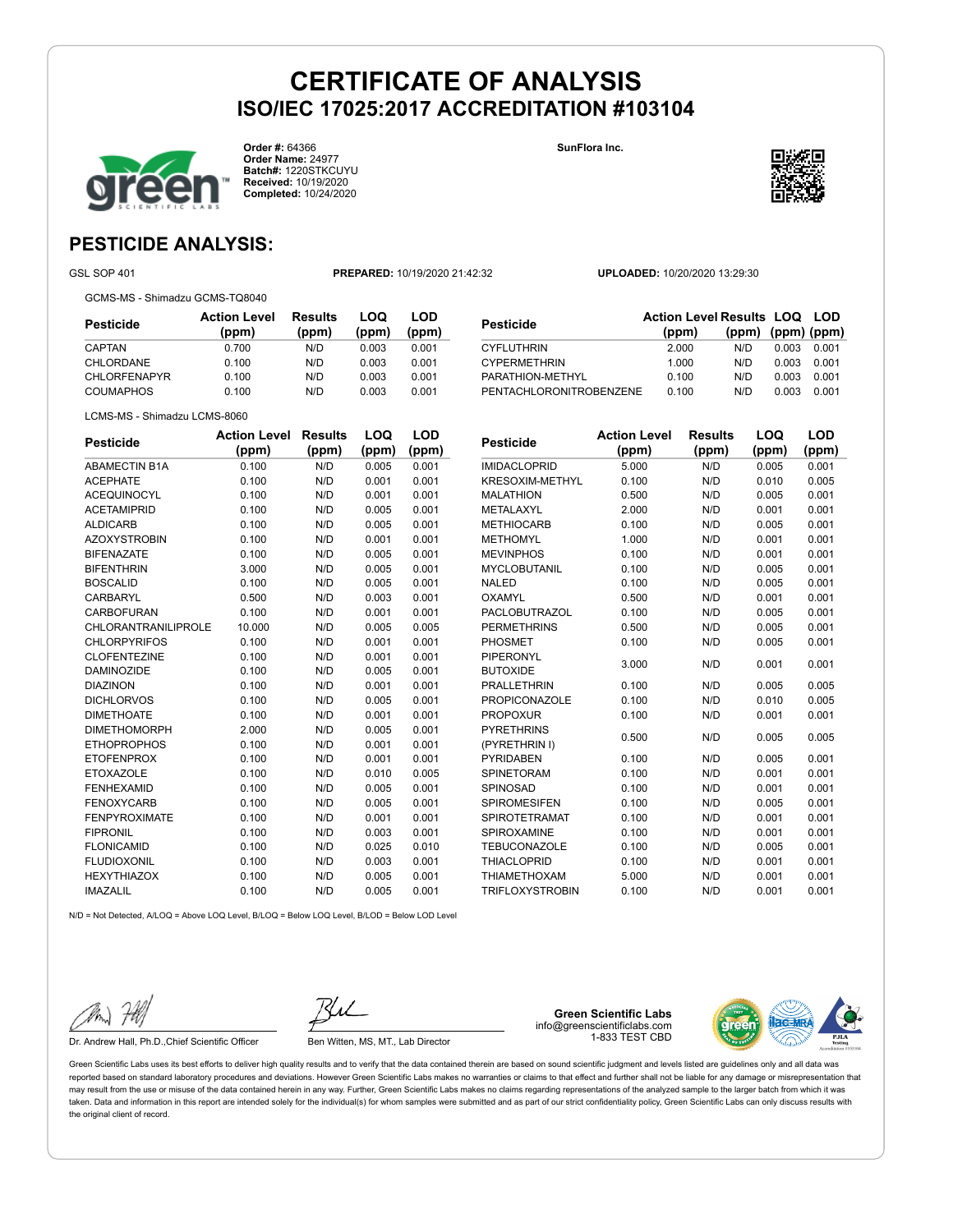

**Order #:** 64366 **Order Name:** 24977 **Batch#:** 1220STKCUYU **Received:** 10/19/2020 **Completed:** 10/24/2020

**SunFlora Inc.**



### **RESIDUAL SOLVENTS:**

Headspace GCMS - Shimadzu GCMS QP2020 with HS20

GSL SOP 405 **Prepared:** 10/19/2020 20:19:27 **Uploaded:** 10/20/2020 10:13:05

| <b>Residual Solvent</b>   | <b>Action Level (ppm)</b> | Results (ppm) | LOQ (ppm) | LOD (ppm) |
|---------------------------|---------------------------|---------------|-----------|-----------|
| 1,1-DICHLOROETHENE        | 8                         | N/D           | 0.63      | 0.63      |
| 1,2- DICHLOROETHANE       | $\overline{2}$            | N/D           | 0.12      | 0.02      |
| <b>ACETONE</b>            | 5,000                     | N/D           | 140       | 20        |
| <b>ACETONITRILE</b>       | 410                       | N/D           | 25        | 1         |
| <b>BENZENE</b>            |                           | N/D           |           | 0.5       |
| <b>BUTANE</b>             | 5,000                     | N/D           | 50        | 10        |
| <b>CHLOROFORM</b>         |                           | N/D           |           | 0.5       |
| CIS 1,2-DICHLOROETHENE    | 5                         | N/D           | 0.73      | 0.18      |
| <b>ETHANOL</b>            | 5,000                     | N/D           | 140       | 20        |
| ETHYL ACETATE             | 5,000                     | N/D           | 140       | 20        |
| <b>ETHYL ETHER</b>        | 5,000                     | N/D           | 140       | 20        |
| ETHYLENE OXIDE            |                           | N/D           | $\Omega$  | 0         |
| <b>ISOPROPYL ALCOHOL</b>  | 5,000                     | N/D           | 140       | 20        |
| <b>METHANOL</b>           | 3,000                     | N/D           | 100       | 20        |
| <b>METHYLENE CHLORIDE</b> | 125                       | N/D           | 0.15      | 0.15      |
| N-HEPTANE                 | 5,000                     | N/D           | 140       | 20        |
| N-HEXANE                  | 290                       | N/D           | 18        | 10        |
| <b>PENTANE</b>            | 5,000                     | N/D           | 140       | 20        |
| <b>PROPANE</b>            | 5,000                     | N/D           | 20        |           |
| <b>TOLUENE</b>            | 890                       | N/D           | 53        |           |
| TRANS 1,2-DICHLOROETHENE  | 5                         | N/D           | 0.73      | 0.18      |
| <b>TRICHLOROETHENE</b>    |                           | N/D           |           | 0.5       |
| <b>XYLENES</b>            | 150                       | N/D           | 130       | 20        |

Dr. Andrew Hall, Ph.D., Chief Scientific Officer Ben Witten, MS, MT., Lab Director

**Green Scientific Labs** info@greenscientificlabs.com 1-833 TEST CBD

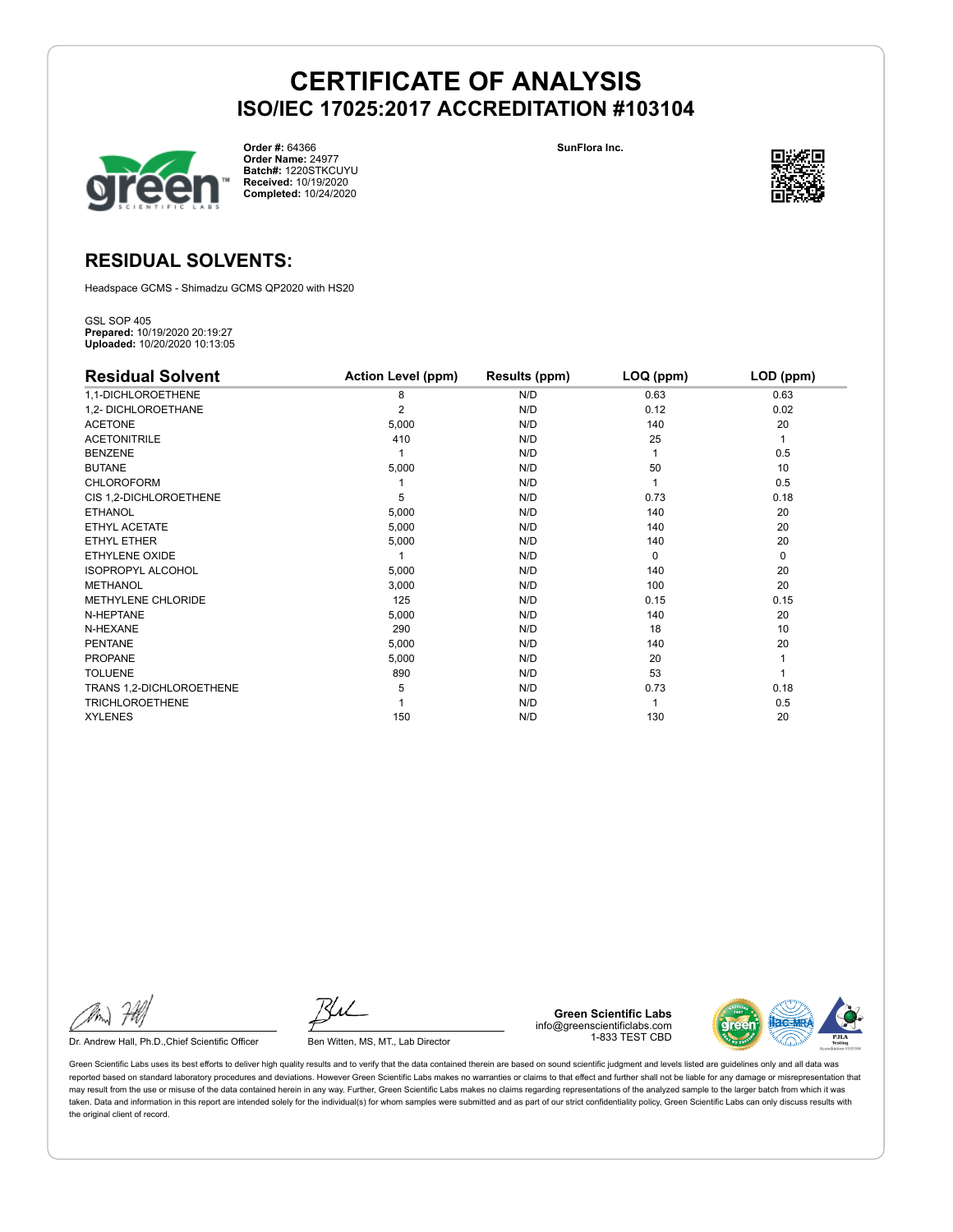

**Order #:** 64366 **Order Name:** 24977 **Batch#:** 1220STKCUYU **Received:** 10/19/2020 **Completed:** 10/24/2020

**SunFlora Inc.**

**Microbial Analysis** GSL SOP 406 **Uploaded:** 01/05/2021 14:33:40



**Microbial Analysis:**

fa PCR - Agilent AriaMX

## **MICROBIAL ANALYSIS:**

PCR - Agilent AriaMX

| Test                      | <b>SOP</b> | <b>Test Method</b> | <b>Device Used</b> | <b>LOD</b>                          | <b>Allowable</b><br>Criteria  | <b>Actual Result Pass/Fail</b> |             |
|---------------------------|------------|--------------------|--------------------|-------------------------------------|-------------------------------|--------------------------------|-------------|
| ASPERGILLUS FUMIGATUS***  | 406.01     | USP 61/62+         | <b>ARIAMX PCR</b>  | 1 CFU/G**                           | DETECT/NOT<br><b>DETECTED</b> | <b>NOT DETECTED</b>            | <b>PASS</b> |
| ASPERGILLUS TERREUS***    | 406.01     | USP 61/62+         | <b>ARIAMX PCR</b>  | 1 CFU/G**                           | DETECT/NOT<br><b>DETECTED</b> | NOT DETECTED                   | <b>PASS</b> |
| ASPERGILLUS FLAVUS***     | 406.01     | USP 61/62+         | <b>ARIAMX PCR</b>  | 1 CFU/G**                           | DETECT/NOT<br><b>DETECTED</b> | <b>NOT DETECTED</b>            | <b>PASS</b> |
| ASPERGILLUS NIGER***      | 406.01     | USP 61/62+         | <b>ARIAMX PCR</b>  | 1 CFU/G**                           | DETECT/NOT<br><b>DETECTED</b> | NOT DETECTED                   | <b>PASS</b> |
| STEC E. COLI*             | 406.01     | USP 61/62+         | <b>ARIAMX PCR</b>  | 1 CFU/G**                           | DETECT/NOT<br><b>DETECTED</b> | NOT DETECTED                   | <b>PASS</b> |
| SALMONELLA*               | 406.01     | USP 61/62+         | <b>ARIAMX PCR</b>  | 1 CFU/G**                           | DETECT/NOT<br><b>DETECTED</b> | <b>NOT DETECTED</b>            | <b>PASS</b> |
| TOTAL YEAST AND MOLD      | 406.01     | USP 61/62+         | <b>ARIAMX PCR</b>  | CFU/G BY<br><b>SAMPLE</b><br>TYPE** | 1.000 CFU/G                   | NOT DETECTED                   | <b>PASS</b> |
| AEROBIC BACTERIA COUNT    | 406.01     | USP 61/62+         | <b>ARIAMX PCR</b>  | CFU/G BY<br><b>SAMPLE</b><br>TYPE** | 10,000 CFU/G                  | NOT DETECTED                   | <b>PASS</b> |
| <b>ENTEROBACTERIACEAE</b> | 406.01     | USP 61/62+         | <b>ARIAMX PCR</b>  | CFU/G BY<br><b>SAMPLE</b><br>TYPE** | <b>100 CFU/G</b>              | NOT DETECTED                   | <b>PASS</b> |
| <b>COLIFORM</b>           | 406.01     | USP 61/62+         | <b>ARIAMX PCR</b>  | CFU/G BY<br><b>SAMPLE</b><br>TYPE** | <b>100 CFU/G</b>              | NOT DETECTED                   | <b>PASS</b> |

† USP 61 (enumeration of bacteria TAC, TYM, and ENT/Coliform), USP 62 (identifying specific species E.coli Aspergillus etc)

\* STEC and Salmonella run as Multiplex

\*\* CFU/g Calculation based on MIP/Extract matrix

\*\*\* Flavus = 2 Copies of DNA / Fumigatis = 2 Copies of DNA Niger = 20 Copies of DNA / Terrus = 10 copies of DNA

Dr. Andrew Hall, Ph.D., Chief Scientific Officer Ben Witten, MS, MT., Lab Director

**Green Scientific Labs** info@greenscientificlabs.com 1-833 TEST CBD